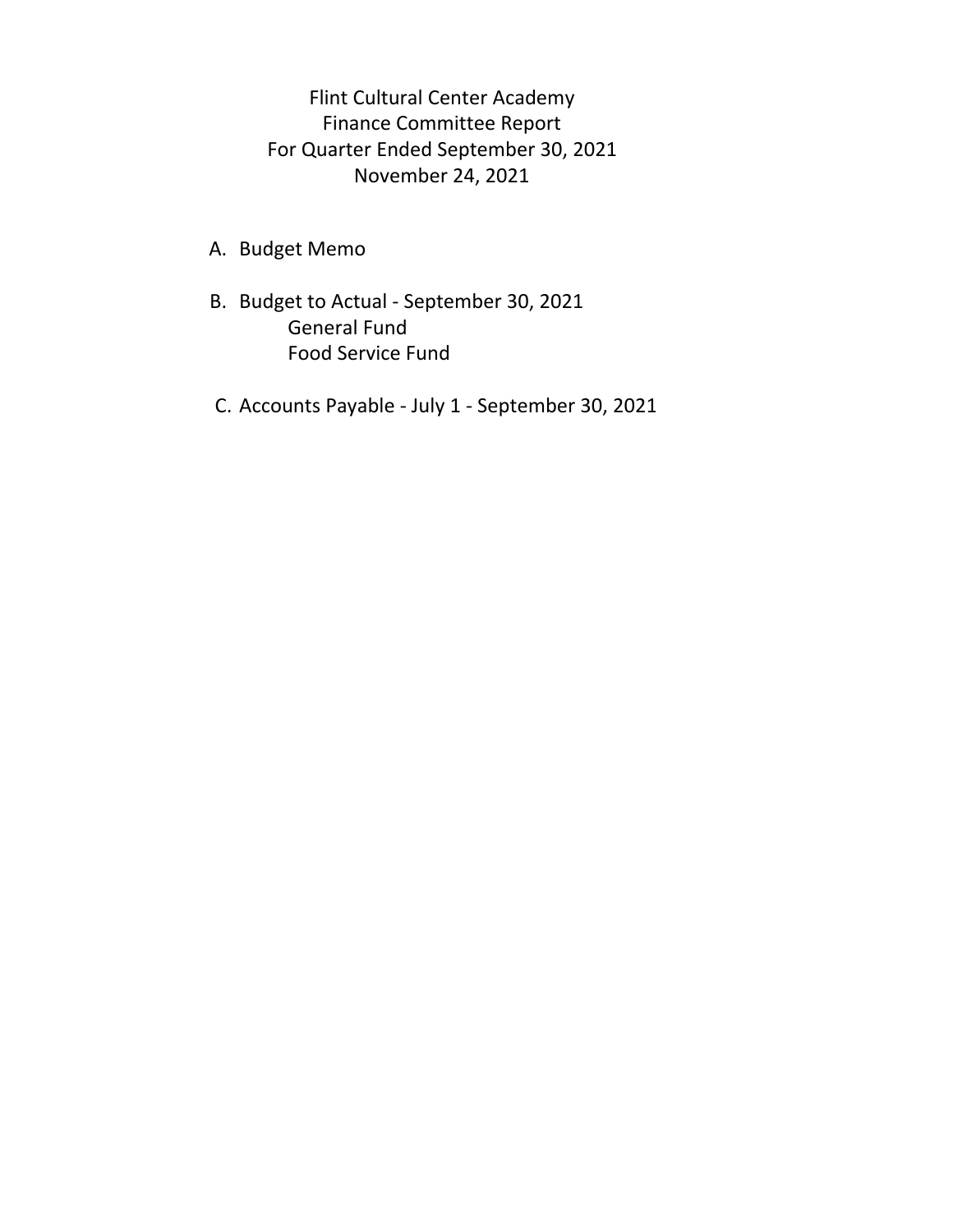#### MEMORANDUM

DATE: November 24, 2021

TO: Eric Lieske, CEO

FROM: Dana Taylor, CPA, CFF

RE: Expenditure Budget to Actual Status at September 30, 2021

Approved budgets:

| General Fund      | \$5,529,971 |
|-------------------|-------------|
| Food Service Fund | 398,424     |

The budget totals illustated above reflect the most current approved budgets. There are no function code categories over budget as of September 30, 2021.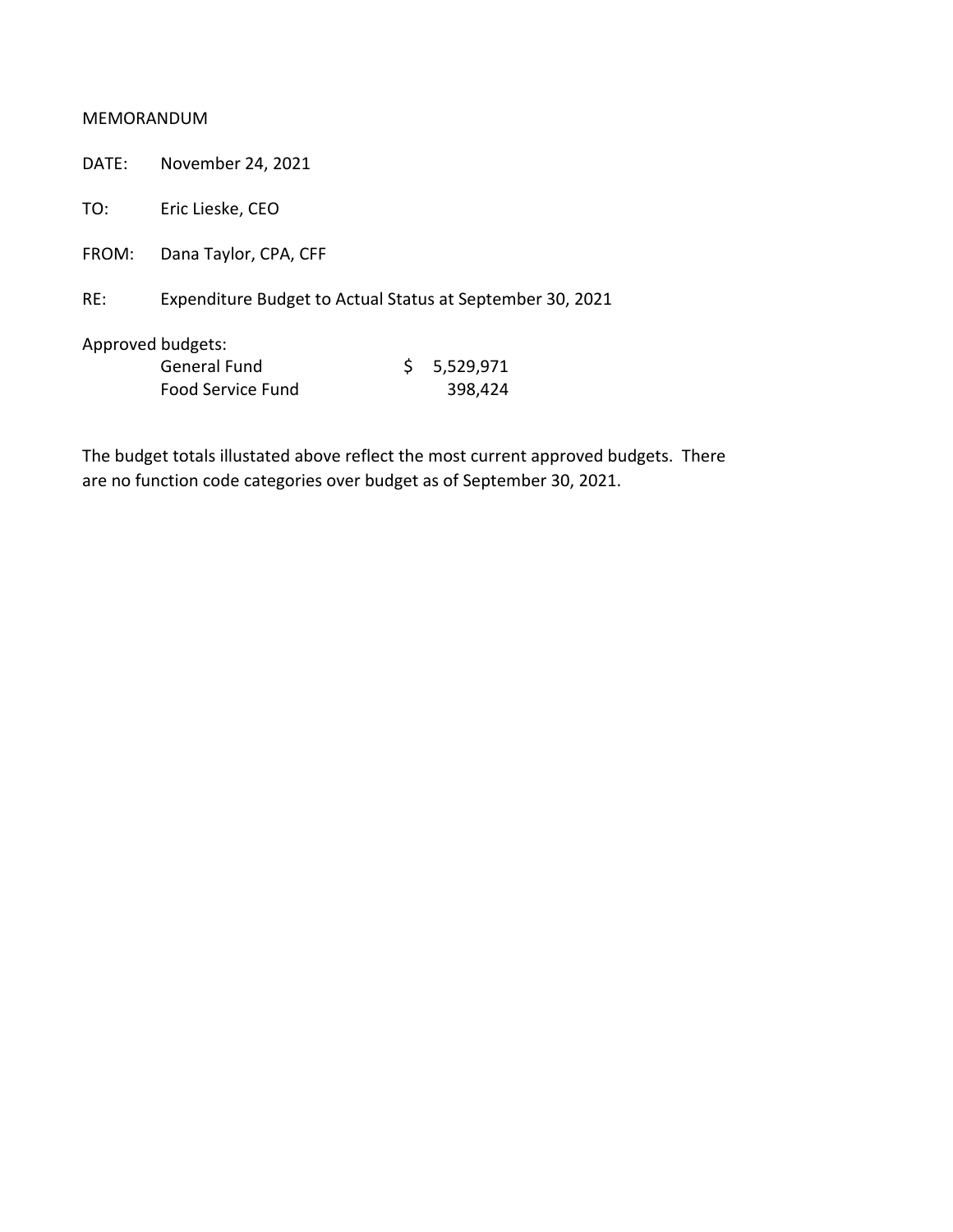### Flint Cultural Center Academy General Fund Revenue and Expenditures As of September 30, 2021

|                                           | <b>Budget</b> |           | Actual |            | Variance               |             | % Used |
|-------------------------------------------|---------------|-----------|--------|------------|------------------------|-------------|--------|
| Revenues                                  |               |           |        |            |                        |             |        |
| Local                                     | \$            | 18,400    | \$     |            | \$                     | (18, 400)   | 0%     |
| State                                     |               | 4,870,827 |        | 38,666     |                        | (4,832,162) | 1%     |
| Federal                                   |               | 1,059,053 |        |            |                        | (1,059,053) | 0%     |
| <b>Other Financing Sources</b>            |               | 12,021    |        |            |                        | (12,021)    | 0%     |
| <b>Total Revenues and Other</b>           |               |           |        |            |                        |             |        |
| <b>Financing Sources</b>                  |               | 5,960,301 |        | 38,666     |                        | (5,921,636) | 1%     |
| Expenditures                              |               |           |        |            |                        |             |        |
| Instruction                               |               |           |        |            |                        |             |        |
| <b>Basic Instruction</b>                  |               | 2,292,032 |        | 293,542    |                        | 1,998,489   | 13%    |
| <b>Added Needs</b>                        |               | 1,004,185 |        | 44,886     |                        | 959,299     | 4%     |
| <b>Support Services</b>                   |               |           |        |            |                        |             |        |
| Pupil                                     |               | 493,329   |        | 25,180     |                        | 468,150     | 5%     |
| <b>Instructional Staff</b>                |               | 213,766   |        | 96,910     |                        | 116,856     | 45%    |
| <b>General Administration</b>             |               | 548,776   |        | 77,973     |                        | 470,803     | 14%    |
| <b>School Administration</b>              |               | 96,488    |        | 8,208      |                        | 88,280      | 9%     |
| <b>Business</b>                           |               | 135,350   |        | 403        |                        | 134,947     | 0%     |
| <b>Operations &amp; Maintenance</b>       |               | 476,486   |        | 53,515     |                        | 422,971     | 11%    |
| Transportation                            |               | 2,095     |        |            |                        | 2,095       | 0%     |
| <b>Central Services</b>                   |               | 248,486   |        | 2,297      |                        | 246,189     | 1%     |
| <b>Other Support Services</b>             |               | 8,400     |        |            |                        | 8,400       | 0%     |
| <b>Community Services</b>                 |               | 10,578    |        |            |                        | 10,578      | 0%     |
| <b>Total Expenditures</b>                 |               | 5,529,971 |        | 602,914    |                        | 4,927,057   | 11%    |
| <b>Other Financing Uses</b>               |               |           |        |            |                        |             |        |
| <b>Transfer to Food Service Fund</b>      |               |           |        |            |                        |             |        |
| <b>Total Expenditures and</b>             |               |           |        |            |                        |             |        |
| <b>Other Financing Uses</b>               |               | 5,529,971 |        | 602,914    |                        | 4,927,057   |        |
| Excess Revenues Over (Under) Expenditures |               | 430,330   |        | (564, 249) |                        | (994, 579)  |        |
| Fund Balance - July 1                     |               | 2,094,544 |        | 2,094,544  |                        |             |        |
| Fund Banace - June 30                     | \$            | 2,524,874 | \$     | 1,530,295  | $\overline{\varsigma}$ | (994, 579)  |        |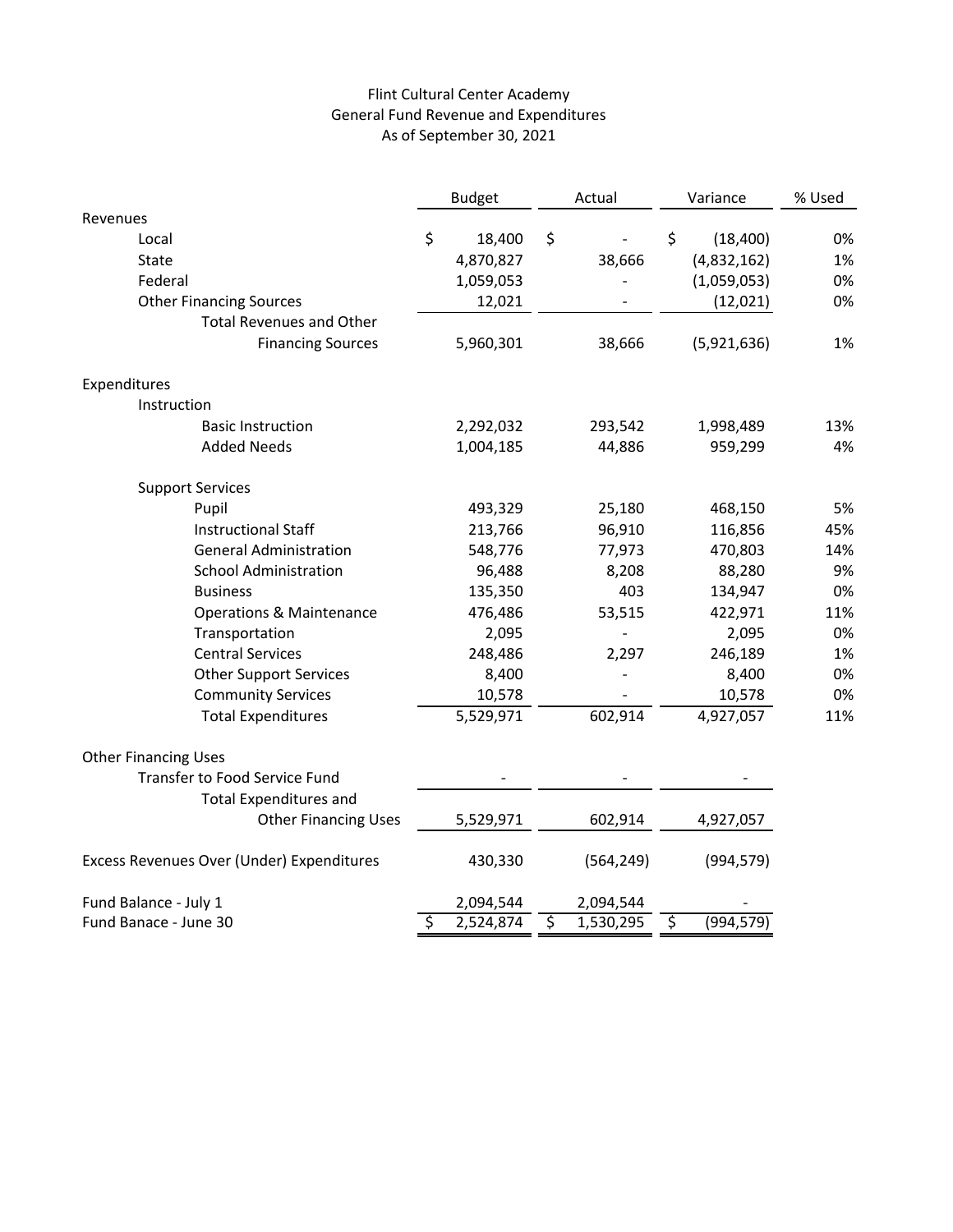#### Flint Cultural Center Academy Food Service Fund Revenue and Expenditures As of September 30, 2021

|                               |                                          | <b>Budget</b> | Actual      | Variance        | % Used |
|-------------------------------|------------------------------------------|---------------|-------------|-----------------|--------|
| Revenues                      |                                          |               |             |                 |        |
| Local                         |                                          | \$23,560      | \$<br>3,798 | (19, 762)<br>S. | 16%    |
| Federal                       |                                          | 387,787       | 40,103      | (347, 684)      | 10%    |
|                               | Total Revenues & Other Financing Sources | 411,347       | 43,901      | (367, 446)      | 11%    |
| Expenditures                  |                                          |               |             |                 |        |
| <b>Support Services:</b>      |                                          |               |             |                 |        |
|                               | <b>Operations &amp; Maintenance</b>      | 2,521         |             | 2,521           | 0%     |
|                               | <b>Food Services</b>                     | 395,903       | 23,116      | 372,787         | 6%     |
| <b>Total Expenditures</b>     |                                          | 398,424       | 23,116      | 375,308         | 6%     |
| Excess Revenues (Expenses)    |                                          | 12,923        | 20,785      | 7,862           |        |
| <b>Beginning Fund Balance</b> |                                          | 95,823        | 95,823      |                 |        |
| <b>Ending Fund Balance</b>    |                                          | \$108,746     | \$116,608   | 7,862           |        |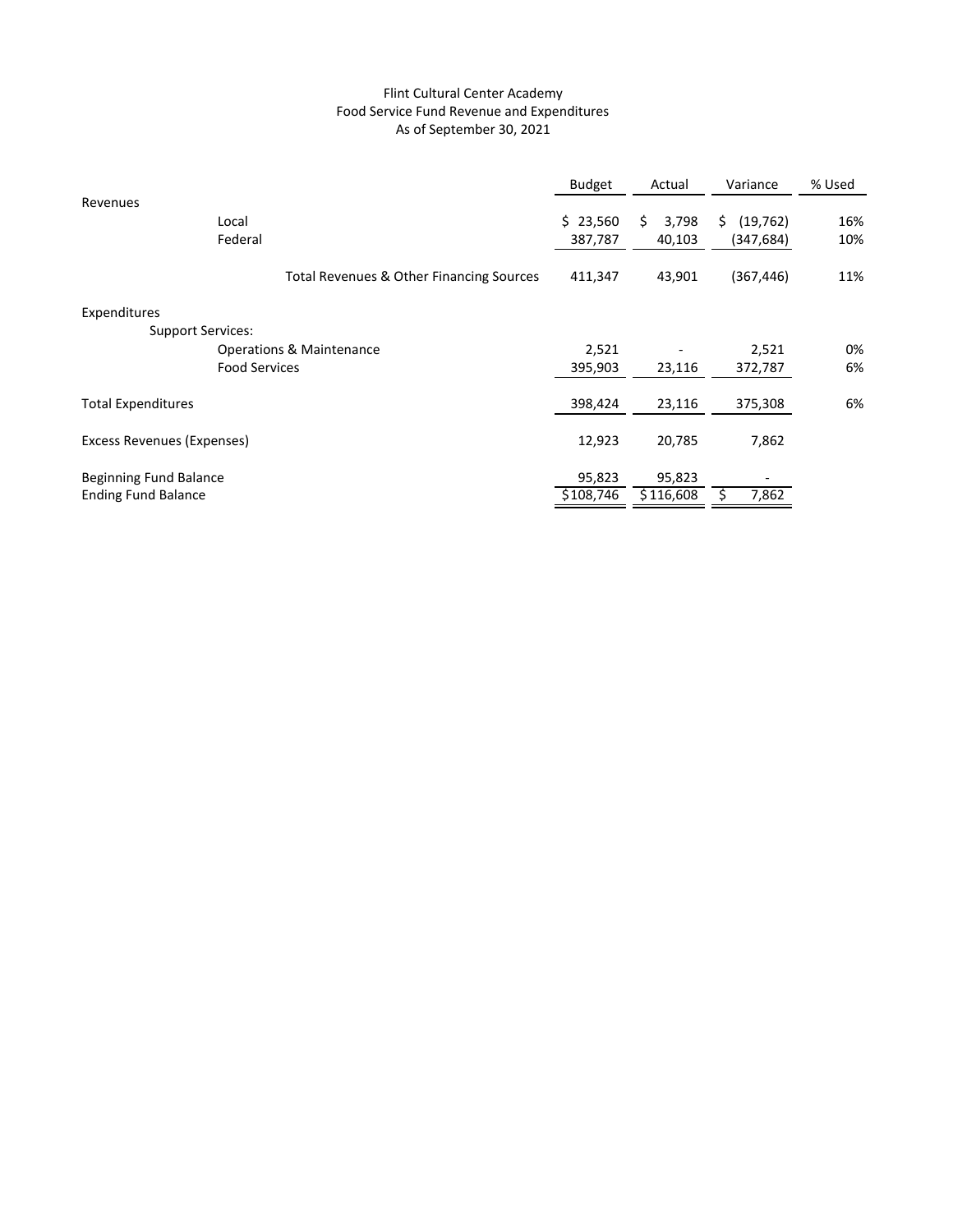| Account                                                          | <b>Description</b>                                            | <b>Budget</b> | <b>MTD Amount</b> | <b>FYTD Amount</b> Remaining |              | % Used      |
|------------------------------------------------------------------|---------------------------------------------------------------|---------------|-------------------|------------------------------|--------------|-------------|
| 11-0-172-0000-500                                                | <b>Student Activities</b>                                     | 8,000.00      | 0.00              | 0.00                         | 8,000.00     | 0           |
| 11-0-199-0000-000                                                | MISCELLANEOUS REVENUE                                         | 10,000.00     | 0.00              | 0.00                         | 10,000.00    | 0           |
| 11-0-199-0000-505                                                | <b>Teacher Social Group Revenue</b>                           | 400.00        | 0.00              | 0.00                         | 400.00       | 0           |
| 11-0-311-0010-000                                                | STATE AID FOUNDATION                                          | 4,521,912.00  | 0.00              | 0.00                         | 4,521,912.00 | 0           |
| 11-0-312-0000-000                                                | <b>HEADLEE DATA COLLECTION</b>                                | 13,970.00     | 0.00              | 0.00                         | 13,970.00    | $\mathbf 0$ |
| 11-0-312-0000-001                                                | <b>MPSERS OFFSET</b>                                          | 40,264.00     | 0.00              | 0.00                         | 40,264.00    | $\mathbf 0$ |
| 11-0-312-0020-000                                                | <b>AT RISK</b>                                                | 284,270.00    | 38,665.79         | 38,665.79                    | 245,604.21   | 13.6        |
| 11-0-312-0070-349                                                | <b>ROBOTICS</b>                                               | 10,411.00     | 0.00              | 0.00                         | 10,411.00    | 0           |
| 11-0-414-0000-698                                                | <b>TITLE IV</b>                                               | 12,832.00     | 0.00              | 0.00                         | 12,832.00    | 0           |
| 11-0-414-0140-000                                                | <b>TITLE I</b>                                                | 183,087.00    | 0.00              | 0.00                         | 183,087.00   | 0           |
| 11-0-414-0210-764                                                | <b>TITLE IIA</b>                                              | 20,520.00     | 0.00              | 0.00                         | 20,520.00    | $\pmb{0}$   |
| 11-0-414-0250-761                                                | <b>ESSER II</b>                                               |               | 0.00              | 0.00                         |              | 0           |
|                                                                  |                                                               | 614,588.00    |                   |                              | 614,588.00   |             |
| 11-0-414-7990-791                                                | CSP II                                                        | 158,610.00    | 0.00              | 0.00                         | 158,610.00   | 0           |
| 11-0-417-0120-000                                                | <b>IDEA REGULAR</b>                                           | 60,602.00     | 0.00              | 0.00                         | 60,602.00    | 0           |
| 11-0-417-0120-001                                                | <b>IDEA REG PY GRANT</b>                                      | 8,814.00      | 0.00              | 0.00                         | 8,814.00     | 0           |
| 11-0-513-0000-000                                                | ACT <sub>18</sub>                                             | 12,021.00     | 0.00              | 0.00                         | 12,021.00    | $\mathbf 0$ |
| <b>Total for Revenue</b>                                         | Revenue                                                       | 5,960,301.00  | 38,665.79         | 38,665.79                    | 5,921,635.21 | 0.65        |
| 11-1-111-3110-000-0000-03576-0                                   | <b>CONTRACTED TEACHERS</b>                                    | 1,514,231.00  | 117,969.92        | 120,122.92                   | 1,394,108.08 | 7.93        |
|                                                                  | 11-1-111-3110-000-0000-03576-0 CONTRACTED GUEST TEACHERS      | 25,000.00     | 2,198.20          | 2,198.20                     | 22,801.80    | 8.79        |
|                                                                  | 11-1-111-3110-000-0000-03576-0 CULTURAL CENTER INSTRUCTION    | 266,800.00    | 0.00              | 0.00                         | 266,800.00   | 0           |
| 11-1-111-3110-000-0000-03576-0                                   | CULTURAL CENTER FIELD STUDY                                   | 9,000.00      | 0.00              | 0.00                         | 9,000.00     | 0           |
| 11-1-111-3110-000-0000-03576-2                                   | <b>MEDICAL INSURANCES</b>                                     | 205,726.00    | 30,842.85         | 30,842.85                    | 174,883.15   | 14.99       |
| 11-1-111-3220-000-0000-03576-0                                   | CONFERENCE/TRAVEL                                             | 200.00        | 0.00              | 0.00                         | 200.00       | 0           |
| 11-1-111-4120-000-0000-03576-0 COPIER MAINTENANCE                |                                                               | 5,000.00      | 513.09            | 513.09                       | 4,486.91     | 10.26       |
| 11-1-111-5110-000-0000-03576-0 TEACHING SUPPLIES                 |                                                               | 5,250.00      | $-39.24$          | 15,240.93                    | $-9,990.93$  | 290.3       |
| 11-1-111-5110-000-0000-03576-1. ART SUPPLIES                     |                                                               | 12,000.00     | 0.00              | 0.00                         | 12,000.00    | 0           |
| 11-1-111-5990-000-0000-03576-0                                   | <b>MISC SUPPLIES/MATERIALS</b>                                | 15,500.00     | 0.00              | 0.00                         | 15,500.00    | 0           |
| 11-1-111-5110-000-0698-03576-0 TITLE IV SUPPLIES                 |                                                               | 12,832.00     | 0.00              | 0.00                         | 12,832.00    | 0           |
| 11-1-111-5110-000-3490-03576-3 ROBOTICS SUPPLIES                 |                                                               | 10,411.00     | 0.00              | 0.00                         | 10,411.00    | 0           |
|                                                                  | 11-1-111-3110-000-4350-03576-0. ESSER III COVID RESPONSE STI  | 34,292.00     | 0.00              | 0.00                         | 34,292.00    | $\mathbf 0$ |
| 11-1-111-5110-000-7790-03576-7. CSP II TEACHING SUPPLIES         |                                                               | 154,110.00    | 18,852.00         | 108,138.75                   | 45,971.25    | 70.17       |
|                                                                  | 11-1-119-3110-000-4850-03576-7. ESSER II SUMMER SCHOOL TEA    | 16,680.00     | 16,326.08         | 16,485.70                    | 194.30       | 98.84       |
|                                                                  | 11-1-119-5110-000-4850-03576-7. ESSER II SUMMER SCHOOL SUP    | 5,000.00      | 0.00              | 0.00                         | 5,000.00     | 0           |
|                                                                  | 11-1-122-3110-194-2020-03576-0. SP ED CONTRACTED TEACHERS     | 68,602.00     | 5,972.62          | 6,403.22                     | 62,198.78    | 9.33        |
|                                                                  | 11-1-122-3110-194-2020-03576-0. SP ED CONTRACTED PARA PROS    | 87,392.00     | 2,242.37          | 2,672.97                     | 84,719.03    | 3.06        |
|                                                                  |                                                               |               |                   |                              |              |             |
| 11-1-122-3130-000-2020-03576-0 MED INS                           |                                                               | 15,820.00     | 925.26            | 925.26                       | 14,894.74    | 5.85        |
| 11-1-122-5110-000-2020-03576-0. TEACHING SUPPLIES                |                                                               | 5,000.00      | 0.00              | 0.00                         | 5,000.00     | 0           |
|                                                                  | 11-1-122-3110-194-4350-03576-0. ESSER III COVID RESPONSE STI  | 5,329.00      | 0.00              | 0.00                         | 5,329.00     | 0           |
| 11-1-122-3110-194-8010-03576-0. SP ED CONTR TEACHERS IDEA        |                                                               | 59,002.00     | 0.00              | 0.00                         | 59,002.00    | 0           |
|                                                                  | 11-1-122-3110-194-8010-03576-0. SP ED CONTR PARA PROS IDEA    | 10,099.00     | 152.83            | 152.83                       | 9,946.17     | 1.51        |
|                                                                  | 11-1-122-3110-194-8010-03576-0. CONTR TEACHER IDEA PY CARR    | 0.00          | 4,836.76          | 5,267.36                     | $-5,267.36$  |             |
| 11-1-122-3110-194-8010-03576-2 IDEA MED INS                      |                                                               | 267.00        | 0.00              | 0.00                         | 267.00       | 0           |
| 11-1-125-3110-000-0000-03576-0 CONTR PARA PRO WAGES              |                                                               | 9,250.00      | 0.00              | 0.00                         | 9,250.00     | 0           |
| 11-1-125-3110-000-0000-03576-2 CONTR PARA MED INS                |                                                               | 8,749.00      | 0.00              | 0.00                         | 8,749.00     | 0           |
|                                                                  | 11-1-125-3110-000-3060-03576-0. AT RISK CONTRACTED TEACHER    | 0.00          | $-907.36$         | $-907.36$                    | 907.36       |             |
|                                                                  | 11-1-125-3110-000-3060-03576-0. AT RISK CONTRACTED PARA PR    | 162,612.00    | 13,769.03         | 14,845.53                    | 147,766.47   | 9.13        |
| 11-1-125-3110-000-3060-03576-2 AT RISK PARA MED INS              |                                                               | 29,481.00     | 3,173.68          | 3,173.68                     | 26,307.32    | 10.77       |
|                                                                  | 11-1-125-5990-000-3060-03576-0. AT RISK MISC SUPPLIES/MATERI  | 92,177.00     | 0.00              | 0.00                         | 92,177.00    | 0           |
|                                                                  | 11-1-125-5110-000-3660-03576-6 EARLY LITERACY GRANT SUPPLI    | 3,398.00      | 0.00              | 0.00                         | 3,398.00     | 0           |
|                                                                  | 11-1-125-3110-000-4350-03576-0. ESSER III COVID RESP STIPENDS | 8,074.00      | 0.00              | 0.00                         | 8,074.00     | 0           |
|                                                                  | 11-1-125-3110-000-4850-03576-0 ESSER II CONTR INTERVENTIONI   | 205,053.00    | 6,007.11          | 6,007.11                     | 199,045.89   | 2.93        |
|                                                                  | 11-1-125-3110-000-4850-03576-2 ESSER II CONTR INTERV MED INS  | 39,601.00     | 0.00              | 0.00                         | 39,601.00    | 0           |
| 11-1-125-3110-000-6010-03576-0 TITLE I CONTR PARA PROS           |                                                               | 155,577.00    | 2,702.90          | 3,779.40                     | 151,797.60   | 2.43        |
| 11-1-125-3110-000-6010-03576-2 TITLE I PARA MED INS              |                                                               | 26,337.00     | 2,566.26          | 2,566.26                     | 23,770.74    | 9.74        |
| 11-1-125-3220-000-6010-03576-0. Title I Professional Development |                                                               | 0.00          | 0.00              | 0.00                         | 0.00         |             |
| 11-1-125-5110-000-6010-03576-0 TEACHING SUPPLIES TITLE I         |                                                               | 12,366.00     | 0.00              | 0.00                         | 12,366.00    | 0           |
|                                                                  | 11-1-125-3110-000-7960-03576-0. ESSER CONTR CONTR INTERVE     | 0.00          | 0.00              | 0.00                         | 0.00         |             |
|                                                                  | 11-1-212-3130-000-4850-00000-0. ESSER II CONTRACTED COUNSE    | 81,215.00     | 7,108.50          | 7,539.10                     | 73,675.90    | 9.28        |
| 11-1-212-3130-000-4850-00000-0. ESSER II CONTR SEL SUPPORT       |                                                               | 49,880.00     | 0.00              | 0.00                         | 49,880.00    | 0           |
|                                                                  | 11-1-212-3130-000-4850-00000-0. ESSER II CONTR DEAN OF STUD.  |               |                   | 0.00                         |              |             |
|                                                                  |                                                               | 90,480.00     | 0.00              |                              | 90,480.00    | 0           |
|                                                                  | 11-1-212-3130-000-4850-00000-2. ESSER II CONTR COUNSELOR INS  | 1,477.00      | 246.10            | 246.10                       | 1,230.90     | 16.66       |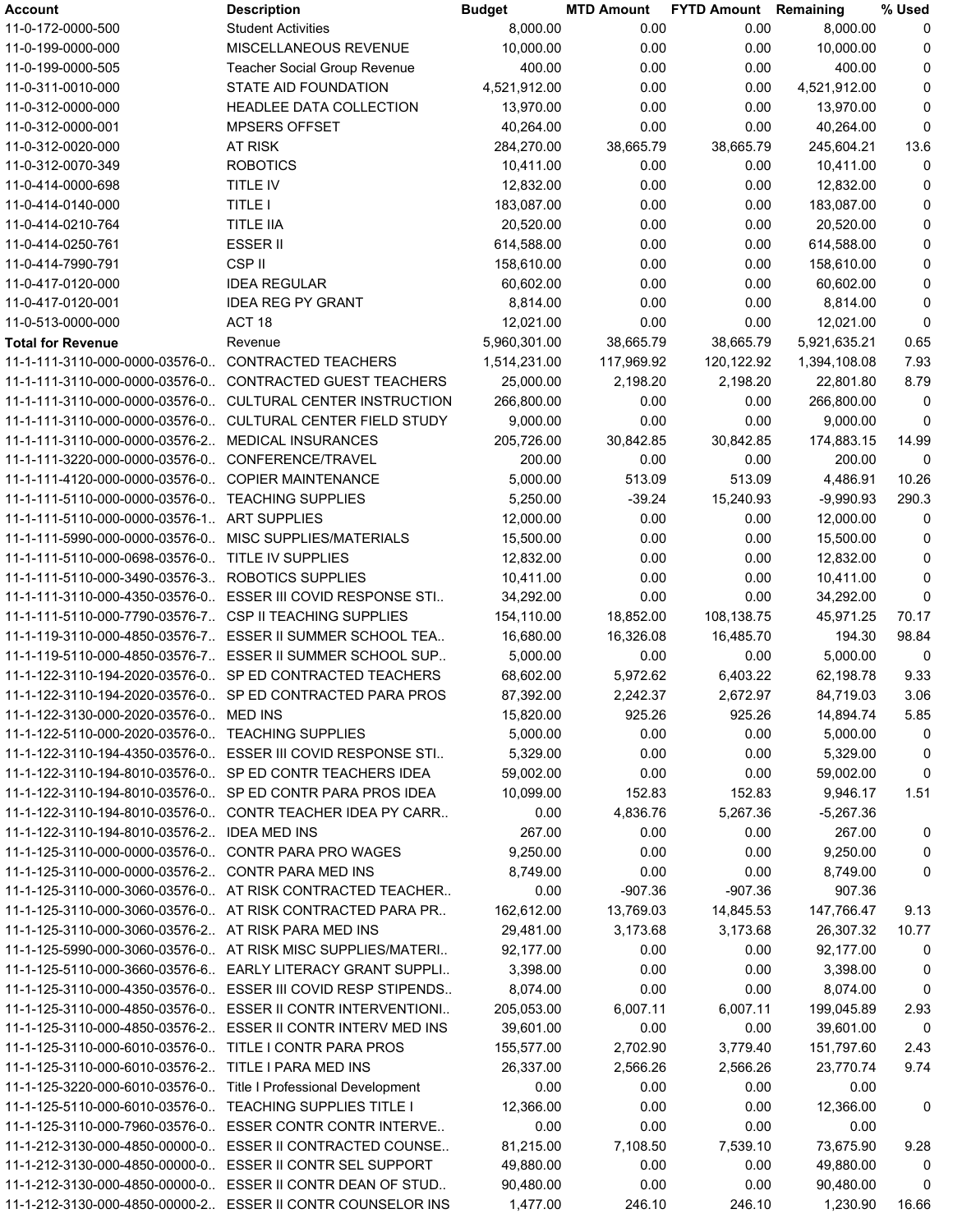| 11-1-212-3130-000-4850-00000-2 CONTR SEL SUPPORT INS     |                                                                    | 5,550.00   | 0.00        | 0.00        | 5,550.00     | 0           |
|----------------------------------------------------------|--------------------------------------------------------------------|------------|-------------|-------------|--------------|-------------|
|                                                          | 11-1-212-3130-000-4850-00000-2. ESSER II DEAN OF STUDENTS INS      | 5,167.00   | 0.00        | 0.00        | 5,167.00     | 0           |
|                                                          | 11-1-215-3130-000-2020-00000-0. CONTRACTED SPEECH THERAPY          | 0.00       | $-1,130.34$ | $-1,130.34$ | 1,130.34     |             |
|                                                          | 11-1-215-3130-032-2020-00000-0. CONTRACTED SPEECH PATHOL           | 72,292.00  | 7,235.48    | 7,666.08    | 64,625.92    | 10.6        |
|                                                          | 11-1-215-5910-000-2020-00000-0. SPEECH THERAPY OFFICE SUPP         | 3,766.00   | 0.00        | 0.00        | 3,766.00     | 0           |
|                                                          | 11-1-215-3130-032-4350-00000-0. ESSER III COVID RESPONSE STI       | 2,153.00   | 0.00        | 0.00        | 2,153.00     | 0           |
| 11-1-216-3130-000-0000-00000-0. CONTRACTED SOCIAL WORK   |                                                                    | 86,917.00  | 7,381.54    | 8,242.74    | 78,674.26    | 9.48        |
| 11-1-216-3130-000-0000-00000-2                           | <b>MEDICAL INSURANCES</b>                                          | 6,941.00   | 246.10      | 246.10      | 6,694.90     | 3.55        |
| 11-1-216-3130-000-4350-00000-0 ESSER III COVID STIPENDS  |                                                                    | 2,153.00   | 0.00        | 0.00        | 2,153.00     | 0           |
| 11-1-219-4910-000-0000-00000-0. CONTRACTED LUNCH SUPERV  |                                                                    | 84,261.00  | 2,369.86    | 2,369.86    | 81,891.14    | 2.81        |
| 11-1-219-4910-000-4350-00000-0. ESSER III COVID STIPEND  |                                                                    | 1,077.00   | 0.00        | 0.00        | 1,077.00     | $\Omega$    |
|                                                          |                                                                    |            |             |             |              |             |
| 11-1-221-3110-000-0000-00000-0. CONTRACTED SUB TEACHERS  |                                                                    | 0.00       | 4,246.89    | 4,246.89    | $-4,246.89$  |             |
| 11-1-221-3190-000-0000-00000-0. CURR CONSULTANT SERVICES |                                                                    | 52,736.00  | 3,519.40    | 3,519.40    | 49,216.60    | 6.67        |
| 11-1-221-3220-000-0000-00000-0 CONFERENCES               |                                                                    | 19,000.00  | 34,214.93   | 34,214.93   | $-15,214.93$ | 180.08      |
| 11-1-221-5190-000-0000-00000-0 CURRICULUM SUPPLIES       |                                                                    | 15,000.00  | 0.00        | 0.00        | 15,000.00    | 0           |
| 11-1-221-3220-000-0764-00000-0. TITLE II A PROF DEV      |                                                                    | 0.00       | 15,071.20   | 15,071.20   | $-15,071.20$ |             |
|                                                          | 11-1-221-3190-000-4350-00000-0. ESSER III COVID RESPONSE STI       | 2,960.00   | 0.00        | 0.00        | 2,960.00     | 0           |
| 11-1-221-3220-000-4850-00000-7. ESSER II PROF DEV        |                                                                    | 0.00       | 14,500.00   | 14,500.00   | $-14,500.00$ |             |
| 11-1-221-3220-000-7660-00000-0. TITLE II A PROF DEV      |                                                                    | 20,520.00  | 0.00        | 0.00        | 20,520.00    | 0           |
| 11-1-221-3120-000-7960-00000-0 LITERACY COACH ESSER II   |                                                                    | 65,050.00  | 6,247.30    | 6,247.30    | 58,802.70    | 9.6         |
| 11-1-222-5310-000-0000-00000-0 BOOKS                     |                                                                    | 0.00       | 8,312.50    | 8,312.50    | $-8,312.50$  |             |
| 11-1-225-3450-000-0000-00000-0 INSTR-SOFTWARE LICENSES   |                                                                    | 0.00       | 0.00        | 2,547.93    | $-2,547.93$  |             |
| 11-1-226-3150-082-2020-00000-0. CONTR SPEC ED DIRECTOR   |                                                                    | 32,500.00  | 0.00        | 6,500.00    | 26,000.00    | 20          |
|                                                          | 11-1-227-3190-000-0000-00000-0. ASSESSMENT/DATA COORDINAT          | 6,000.00   | 0.00        | 1,750.00    | 4,250.00     | 29.17       |
| 11-1-231-3170-000-0000-00000-0 LEGAL FEES-GENERAL        |                                                                    | 25,000.00  | 53.00       | 53.00       | 24,947.00    | 0.21        |
| 11-1-231-3180-000-0000-00000-0 AUDIT FEES                |                                                                    | 20,000.00  | 0.00        | 0.00        | 20,000.00    | 0           |
| 11-1-231-3190-000-0000-00000-0. OTHER PROFESSIONAL FEES  |                                                                    | 1,000.00   | 0.00        | 0.00        | 1,000.00     | 0           |
| 11-1-231-3220-000-0000-00000-0 CONFERENCES               |                                                                    | 5,000.00   | 0.00        | 0.00        | 5,000.00     | 0           |
| 11-1-231-5990-000-0000-00000-0 MISC SUPPLIES             |                                                                    | 2,250.00   | 0.00        | 0.00        | 2,250.00     | $\mathbf 0$ |
| 11-1-231-3150-000-7790-00000-7. CSP II CONTR GRANT MGT   |                                                                    | 4,500.00   | 0.00        | 0.00        | 4,500.00     | 0           |
| 11-1-232-1110-000-0000-00000-0 SUPERINTENDENT SALARY     |                                                                    |            |             |             |              | 24.72       |
|                                                          |                                                                    | 134,940.00 | 10,200.00   | 33,353.41   | 101,586.59   |             |
| 11-1-232-2110-000-0000-00000-0 LIFE INS                  |                                                                    | 649.00     | 0.00        | 0.00        | 649.00       | 0           |
| 11-1-232-2120-000-0000-00000-0 LTD INS                   |                                                                    | 1,769.00   | 0.00        | 0.00        | 1,769.00     | 0           |
| 11-1-232-2130-000-0000-00000-0 HEALTH INS                |                                                                    | 18,330.00  | 1,236.70    | 4,946.80    | 13,383.20    | 26.99       |
| 11-1-232-2140-000-0000-00000-0 DENTAL INS                |                                                                    | 2,008.00   | 94.97       | 379.88      | 1,628.12     | 18.92       |
| 11-1-232-2150-000-0000-00000-0 VISION INS                |                                                                    | 407.00     | 11.98       | 47.92       | 359.08       | 11.77       |
| 11-1-232-2820-000-0000-00000-0 RETIREMENT                |                                                                    | 38,378.00  | 2,877.42    | 22,229.95   | 16,148.05    | 57.92       |
| 11-1-232-2820-000-0000-00000-0 RETIREMENT UAAL           |                                                                    | 34,152.00  | 0.00        | 0.00        | 34,152.00    | 0           |
| 11-1-232-2830-000-0000-00000-0 FICA                      |                                                                    | 11,100.00  | 686.97      | 725.72      | 10,374.28    | 6.54        |
| 11-1-232-2850-000-0000-00000-0. STATE UNEMPL TAX         |                                                                    | 13,853.00  | 0.00        | 0.00        | 13,853.00    | 0           |
| 11-1-232-2990-000-0000-00000-0. BOARD PAID ANNUITY       |                                                                    | 15,151.00  | 0.00        | 0.00        | 15,151.00    | 0           |
| 11-1-232-3130-000-0000-00000-0 MEDICAL INSURANCES        |                                                                    | 6,941.00   | 246.10      | 246.10      | 6,694.90     | 3.55        |
| 11-1-232-3150-000-0000-00000-0. CONTRACTED CLERICAL      |                                                                    | 58,480.00  | 7,305.48    | 9,852.28    | 48,627.72    | 16.85       |
| 11-1-232-3150-000-0000-00000-0 CHARTER OVERSIGHT FEE     |                                                                    | 135,425.00 | 0.00        | 0.00        | 135,425.00   | 0           |
| 11-1-232-3210-000-0000-00000-0 MILEAGE                   |                                                                    | 500.00     | 0.00        | 0.00        | 500.00       | 0           |
| 11-1-232-3220-000-0000-00000-0 CONFERENCES               |                                                                    | 1,500.00   | 0.00        | 480.00      | 1,020.00     | 32          |
| 11-1-232-3510-000-0000-00000-0 ADVERTISING               |                                                                    | 200.00     | 0.00        | 0.00        | 200.00       | 0           |
| 11-1-232-5910-000-0000-00000-0 OFFICE SUPPLIES           |                                                                    | 5,000.00   | 574.03      | 1,832.58    | 3,167.42     | 36.65       |
| 11-1-232-5990-000-0000-00000-0 MISC SUPPLIES             |                                                                    | 4,000.00   | 0.00        | 3,241.20    | 758.80       | 81.03       |
| 11-1-232-7410-000-0000-00000-0. DUES & FEES              |                                                                    | 1,875.00   | 0.00        | 0.00        | 1,875.00     | 0           |
| 11-1-232-7910-000-0000-00000-0 MISC EXPENSES             |                                                                    | 1,000.00   | 0.00        | 584.24      | 415.76       | 58.42       |
|                                                          | 11-1-232-1110-000-4350-00000-0. ESSER III COVID RESPONSE STI       | 2,153.00   | 0.00        | 0.00        | 2,153.00     | 0           |
|                                                          | 11-1-232-3150-000-4350-00000-0. ESSER III COVID RESPONSE STI       | 2,215.00   | 0.00        | 0.00        | 2,215.00     | 0           |
|                                                          | 11-1-233-3190-000-0000-00000-0. State and Federal Grant Consultant | 1,000.00   | 0.00        | 0.00        | 1,000.00     | 0           |
| 11-1-241-3130-000-0000-03576-0 MEDICAL INSURANCES        |                                                                    | 12,108.00  | 2,166.72    | 2,166.72    | 9,941.28     | 17.89       |
| 11-1-241-3150-000-0000-03576-0 CONTRACTED CLERICAL       |                                                                    |            |             |             |              |             |
|                                                          |                                                                    | 81,504.00  | 5,063.30    | 5,124.20    | 76,379.80    | 6.29        |
| 11-1-241-3210-000-0000-03576-0 MILEAGE EXPENSE           |                                                                    | 50.00      | 0.00        | 0.00        | 50.00        | 0           |
| 11-1-241-4120-000-0000-03576-0 COPIER MAINTENANCE        |                                                                    | 1,500.00   | 917.45      | 917.45      | 582.55       | 61.16       |
| 11-1-241-7410-000-0000-03576-0 DUES AND FEES             |                                                                    | 250.00     | 0.00        | 0.00        | 250.00       | 0           |
|                                                          | 11-1-241-3150-000-4350-03576-0. ESSER III COVID RESPONSE STI       | 1,077.00   | 0.00        | 0.00        | 1,077.00     | $\mathbf 0$ |
| 11-1-252-3190-000-0000-00000-0 CONTRACTED SERVICES       |                                                                    | 132,000.00 | 136.13      | 402.93      | 131,597.07   | 0.31        |
|                                                          | 11-1-252-3190-000-4350-00000-0. ESSER III COVID RESPONSE STI       | 2,500.00   | 0.00        | 0.00        | 2,500.00     | 0           |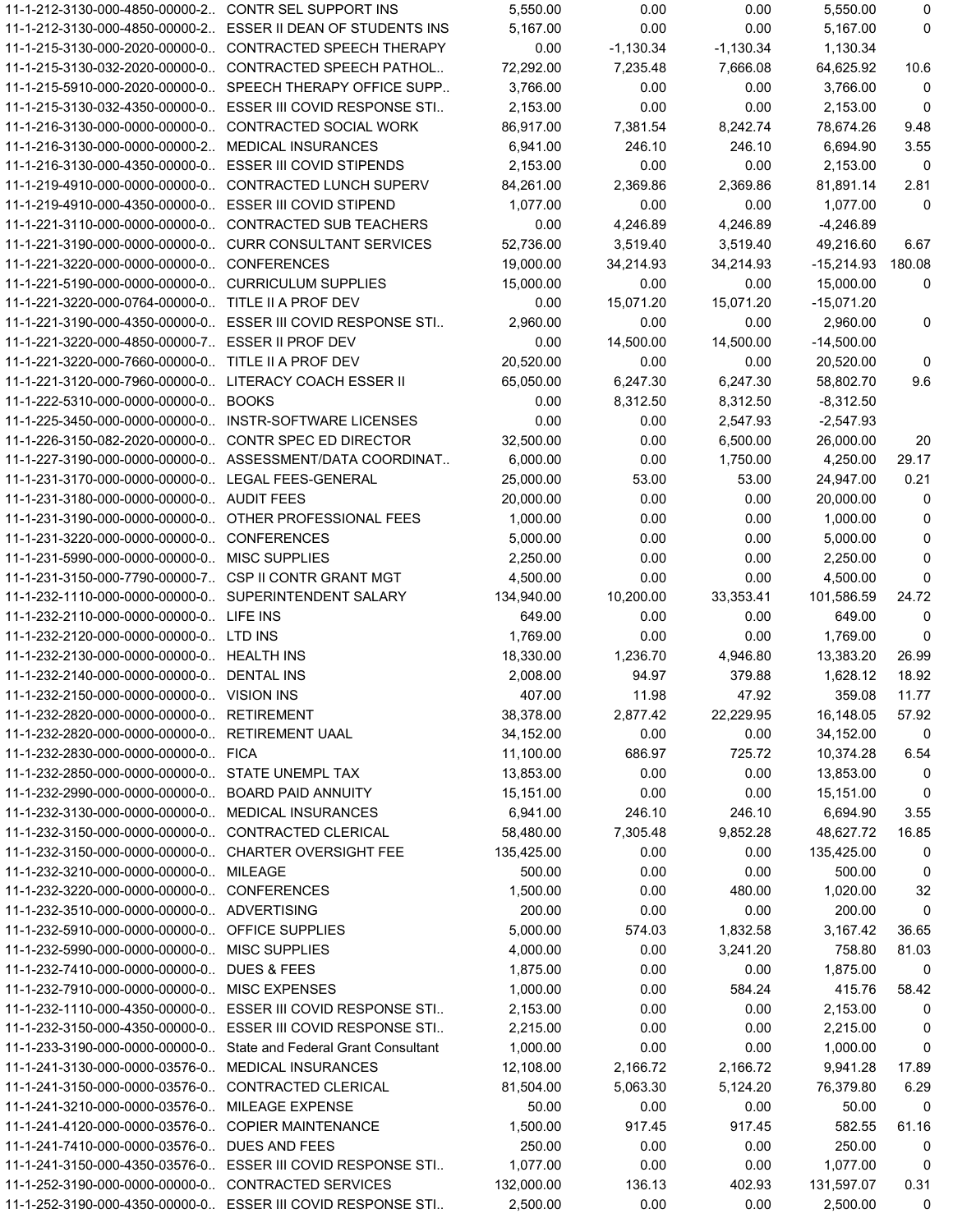|                                                                   | 11-1-257-3430-000-0000-00000-0 MAILING & POSTAGE             | 250.00                  | 0.00                      | 0.00                         | 250.00                  | 0            |
|-------------------------------------------------------------------|--------------------------------------------------------------|-------------------------|---------------------------|------------------------------|-------------------------|--------------|
| 11-1-259-7410-000-0000-00000-0. BANK FEES                         |                                                              | 600.00                  | 0.00                      | 0.00                         | 600.00                  | 0            |
| 11-1-261-3410-000-0000-00000-0. TELEPHONE                         |                                                              | 7.000.00                | 260.72                    | 1,189.00                     | 5,811.00                | 16.99        |
| 11-1-261-3830-000-0000-00000-0 WATER AND SEWAGE                   |                                                              | 39,000.00               | 3,963.52                  | 3,963.52                     | 35,036.48               | 10.16        |
| 11-1-261-3840-000-0000-00000-0 WASTE AND TRASH DISPOSAL           |                                                              | 10,500.00               | 627.05                    | 1,866.63                     | 8.633.37                | 17.78        |
|                                                                   | 11-1-261-3910-000-0000-00000-0. PROPERTY/LIABILITY INSURANC. | 19,300.00               | 3.260.17                  | 7,867.35                     | 11,432.65               | 40.76        |
| 11-1-261-4110-000-0000-00000-0 MAINT-BLDG REPAIR                  |                                                              | 0.00                    | 511.00                    | 511.00                       | $-511.00$               |              |
| 11-1-261-4120-000-0000-00000-0 MAINT-EQUIP REPAIR                 |                                                              | 8,400.00                | 0.00                      | 0.00                         | 8,400.00                | 0            |
| 11-1-261-4220-000-0000-00000-0 MAINT-EQUIPMENT RENTALS            |                                                              | 16,501.00               | 695.35                    | 2,086.05                     | 14,414.95               | 12.64        |
|                                                                   | 11-1-261-4910-000-0000-00000-0. CONTRACT CUSTODIAL/GROUN     | 154,400.00              | 0.00                      | 4,247.00                     | 150,153.00              | 2.75         |
| 11-1-261-5510-000-0000-00000-0. GAS                               |                                                              | 30,000.00               | 232.32                    | 846.53                       | 29,153.47               | 2.82         |
| 11-1-261-5520-000-0000-00000-0 ELECTRICITY                        |                                                              | 88,000.00               | 9,420.42                  | 29,859.93                    | 58,140.07               | 33.93        |
| 11-1-261-5910-000-0000-00000-0. CUST/MNT OFFICE SUPPLIES          |                                                              | 0.00                    | 946.07                    | 1,077.68                     | -1,077.68               |              |
| 11-1-261-5990-000-0000-00000-0 MAINT-MISC SUPP/MATL               |                                                              | 12,000.00               | 0.00                      | 0.00                         | 12,000.00               | 0            |
| 11-1-261-7910-000-0000-00000-0 MAINT-MISC EXPENSES                |                                                              | 3,800.00                | 0.00                      | 0.00                         | 3,800.00                | $\mathbf 0$  |
|                                                                   | 11-1-261-4910-000-4350-00000-0. ESSER III COVID RESPONSE STI | 2,750.00                | 0.00                      | 0.00                         | 2,750.00                | $\mathbf 0$  |
| 11-1-266-4910-000-0000-00000-0 SECURITY CONT SERV                 |                                                              | 84,260.00               | 0.00                      | 0.00                         | 84,260.00               | $\mathbf 0$  |
|                                                                   | 11-1-266-5990-000-0000-00000-0. SECURITY-MISC SUPPLY AND M.  | 75.00                   | 0.00                      | 0.00                         | 75.00                   | 0            |
|                                                                   | 11-1-266-4910-000-4350-00000-0. ESSER III COVID RESPONSE STI | 500.00                  | 0.00                      | 0.00                         | 500.00                  | $\mathbf 0$  |
|                                                                   | 11-1-271-3310-000-0000-00000-0. CONTRACTED TRANSPORTATION    | 1,500.00                | 0.00                      | 0.00                         | 1,500.00                | 0            |
| 11-1-271-5990-000-6010-00000-0. Title I Homeless Support          |                                                              | 595.00                  | 0.00                      | 0.00                         | 595.00                  | 0            |
| 11-1-282-3190-000-0000-00000-0 COMMUNICATION SERVICES             |                                                              | 2,500.00                | 0.00                      | 0.00                         | 2,500.00                | $\mathbf 0$  |
| 11-1-283-3140-000-0000-00000-0 CONTRACTED HR SERVICES             |                                                              | 20,000.00               | 0.00                      | 0.00                         | 20,000.00               | 0            |
| 11-1-283-3190-000-0000-00000-0 FINGERPRINTING                     |                                                              | 5,000.00                | 0.00                      | 0.00                         | 5,000.00                | $\mathbf{0}$ |
| 11-1-283-5990-000-0000-00000-0 MISC SUPPLIES                      |                                                              | 250.00                  | 0.00                      | 189.37                       | 60.63                   | 75.75        |
| 11-1-283-7410-000-0000-00000-0 DUES & FEES                        |                                                              | 62.00                   | 0.00                      | 0.00                         | 62.00                   | 0            |
|                                                                   | 11-1-283-3140-000-4350-00000-0. ESSER III COVID RESPONSE STI | 500.00                  | 0.00                      | 0.00                         | 500.00                  | 0            |
| 11-1-284-3160-000-0000-00000-0 GENNET SERVICES                    |                                                              | 12,000.00               | 0.00                      | 0.00                         | 12,000.00               | $\mathbf{0}$ |
| 11-1-284-3190-000-0000-00000-0 CONTRACTED SERVICES                |                                                              | 81,684.00               | 700.00                    | 1,200.00                     | 80,484.00               | 1.47         |
| 11-1-284-3190-000-0000-00000-9. ERATE CONSULTING                  |                                                              | 832.00                  | 0.00                      | 0.00                         | 832.00                  | 0            |
| 11-1-284-3450-000-0000-00000-0. SOFTWARE LICENCES                 |                                                              | 8,900.00                | 720.00                    | 720.00                       | 8,180.00                | 8.09         |
| 11-1-284-4140-000-0000-00000-0 MAINTENANCE AGREEMENTS             |                                                              | 22,800.00               | 0.00                      | 0.00                         | 22,800.00               | 0            |
| 11-1-284-4190-000-0000-00000-0. REPAIRS                           |                                                              | 100.00                  | 0.00                      | 187.50                       | $-87.50$                | 187.5        |
|                                                                   | 11-1-284-3190-000-4350-00000-0. ESSER III COVID RESPONSE STI | 2,500.00                | 0.00                      | 0.00                         | 2,500.00                | 0            |
| 11-1-284-3190-000-7960-00000-0. ESSER FORMULA TECH SVCS           |                                                              | 72,000.00               | 0.00                      | 0.00                         | 72,000.00               | $\mathbf{0}$ |
| 11-1-285-3130-000-0000-00000-0 CONTRACTED SERVICES                |                                                              |                         |                           |                              | 19,358.00               | $\Omega$     |
|                                                                   |                                                              | 19,358.00               | 0.00                      | 0.00                         |                         |              |
|                                                                   |                                                              |                         |                           |                              |                         |              |
| 11-1-291-5990-000-0000-00000-5 Student Activities Expense         |                                                              | 8,000.00                | 0.00                      | 0.00                         | 8,000.00                | 0            |
| 11-1-291-5990-000-0000-00000-5 Teacher Social Group Expense       |                                                              | 400.00                  | 0.00                      | 0.00                         | 400.00                  | 0            |
| 11-1-331-5910-000-0000-00000-0 STUDENT UNIFORMS                   |                                                              | 10,000.00               | 0.00                      | 0.00                         | 10,000.00               | 0            |
| 11-1-331-5990-000-6010-00000-0. TITLE I RD PARENT MISC SUPP       |                                                              | 578.00                  | 0.00                      | 0.00                         | 578.00                  | 0            |
| <b>Total for Expense</b>                                          | Expense                                                      | 5,529,973.00            | 390,580.69                | 602,914.43                   | 4,927,058.57            | 10.9         |
| <b>Grand Total for Fund 11</b>                                    | <b>GENERAL</b>                                               | 430,328.00              | $-351,914.90$             | -564,248.64                  | 994,576.64 -131.12      |              |
| <b>Account</b>                                                    | <b>Description</b>                                           | <b>Budget</b>           | <b>MTD Amount</b>         | <b>FYTD Amount Remaining</b> |                         | % Used       |
| 25-0-164-0000-000                                                 | A LA CARTE                                                   | 3,560.00                | 1,938.50                  | 1,938.50                     | 1,621.50                | 54.45        |
| 25-0-199-0000-000                                                 | <b>MISC REVENUE</b>                                          | 20,000.00               | 1,859.79                  | 1,859.78                     | 18,140.22               | 9.3          |
| 25-0-414-0110-200                                                 | SFSP                                                         | 372,787.00              | 2,860.25                  | 29,166.63                    | 343,620.37              | 7.82         |
| 25-0-414-0110-852                                                 | NATIONAL SCH DINNER REVENUE                                  | 0.00                    | 0.00                      | 10,936.07                    | $-10,936.07$            |              |
| 25-0-481-0000-000                                                 | <b>COMMODITY REVENUE</b>                                     | 15,000.00               | 0.00                      | 0.00                         | 15,000.00               | 0            |
| <b>Total for Revenue</b>                                          | Revenue                                                      | 411,347.00              | 6,658.54                  | 43,900.98                    | 367,446.02              | 10.67        |
| 25-1-261-3910-000-0000-00000-0 INSURANCE                          |                                                              | 2,521.00                | 0.00                      | 0.00                         | 2,521.00                | 0            |
| 25-1-297-3150-000-0000-00000-0. CONTRACTED MANAGEMENT             |                                                              | 140,641.00              | 8,337.78                  | 8,337.78                     | 132,303.22              | 5.93         |
| 25-1-297-3190-000-0000-00000-0 CONTRACTED LUNCH AIDE              |                                                              | 15,752.00               | 0.00                      | 0.00                         | 15,752.00               | 0            |
| 25-1-297-3220-000-0000-00000-0. FOOD SERVICE CONFERENCE           |                                                              | 500.00                  | 0.00                      | 0.00                         | 500.00                  | 0            |
| 25-1-297-4120-000-0000-00000-0 FOOD SERV-REPAIRS/MAINT            |                                                              | 7,552.00                | 0.00                      | 0.00                         | 7,552.00                | 0            |
|                                                                   | 25-1-297-5610-000-0000-00000-0 FOOD SERV-FOOD PURCHASES      | 160,829.00              | 10,042.70                 | 10,042.70                    | 150,786.30              | 6.24         |
| 25-1-297-5640-000-0000-00000-0. FOOD SERV-SMALL WARES             |                                                              | 1,000.00                | 2,084.41                  | 2,084.41                     | -1,084.41               | 208.44       |
| 25-1-297-5990-000-0000-00000-0 FOOD SERV-MISC SUPPLIES            |                                                              | 54,629.00               | 27.95                     | 2,650.90                     | 51,978.10               | 4.85         |
| 25-1-297-5650-000-7810-00000-0. FED COMMODITIES USAGE             |                                                              | 15,000.00               | 0.00                      | 0.00                         | 15,000.00               | 0            |
| <b>Total for Expense</b>                                          | Expense                                                      | 398,424.00              | 20,492.84                 | 23,115.79                    | 375,308.21              | 5.8          |
| <b>Grand Total for Fund 25</b><br><b>Total for Selected Funds</b> | <b>CAFETERIA</b>                                             | 12,923.00<br>443,251.00 | -13,834.30<br>-365,749.20 | 20,785.19<br>-543,463.45     | -7,862.19<br>986,714.45 | 160.84       |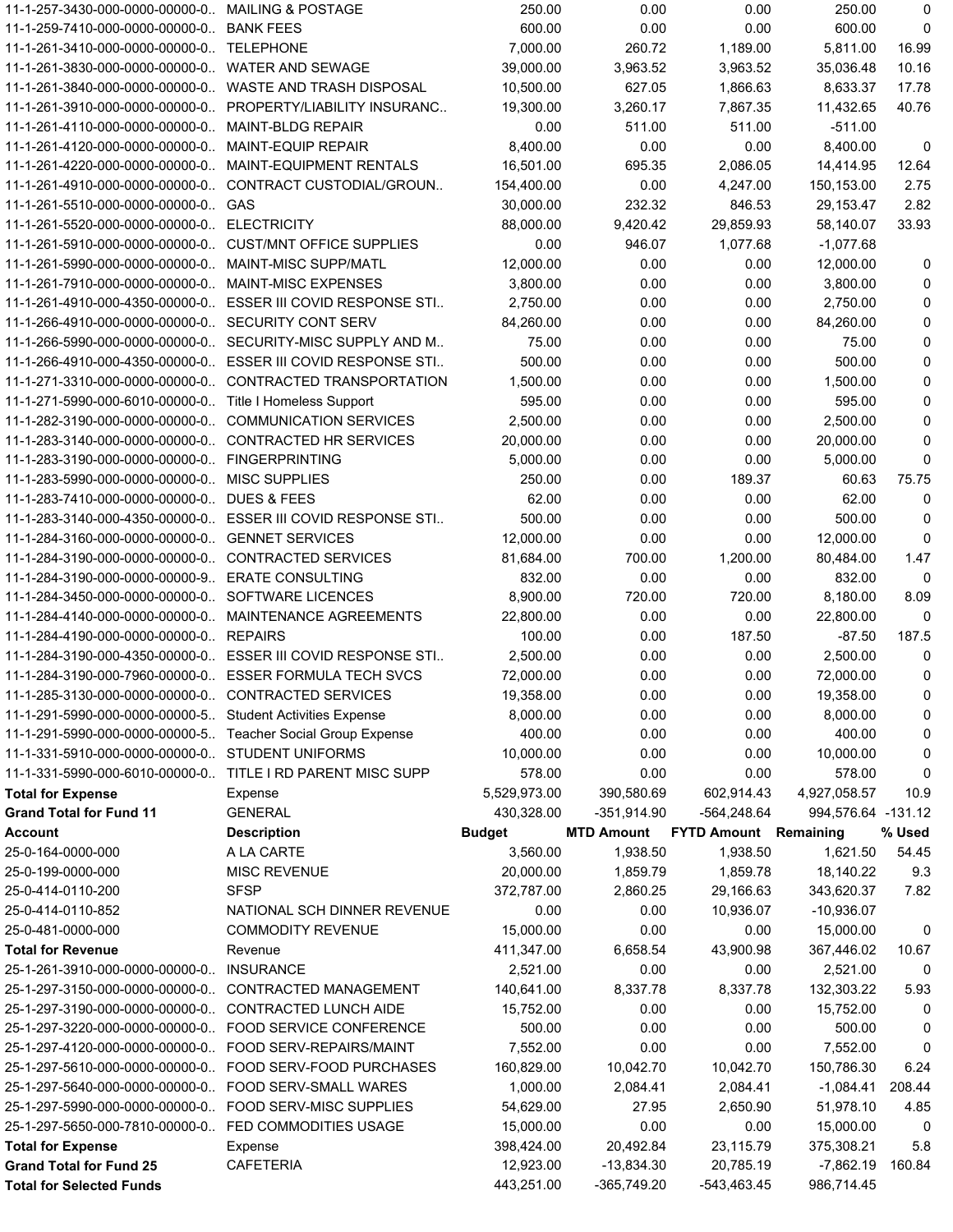# **Check Register**

Flint Cultural Center Academy

| Check # | <b>Date</b> | <b>Run</b> |              | <b>Type Status</b>                | <b>Vendor</b> | <b>Name</b>                                                  | <b>Invoice Description</b>                                            | <b>Amount</b> |
|---------|-------------|------------|--------------|-----------------------------------|---------------|--------------------------------------------------------------|-----------------------------------------------------------------------|---------------|
| 000603  | 07/08/2021  |            |              | 1 Check Cleared 08/19/2021 000038 |               | <b>Amazon Capital Services</b>                               | <b>ESSER II Funding</b>                                               | 71.91         |
| 000604  | 07/08/2021  |            |              | 1 Check Cleared 08/19/2021 000125 |               | <b>CDW Government</b>                                        | Office 365 license                                                    | 2,547.93      |
| 000605  | 07/08/2021  |            |              | 1 Check Cleared 08/19/2021 000066 |               | <b>Meal Magic Corporation</b>                                | Meal Magic subscription                                               | 2,595.00      |
| 000606  | 07/19/2021  |            |              | 1 Check Cleared 08/19/2021 000038 |               | <b>Amazon Capital Services</b>                               | <b>ESSER II Funding</b>                                               | 87.71         |
| 000607  | 07/19/2021  |            |              | 1 Check Cleared 08/19/2021 000073 |               | Chartwells                                                   | June 2021 Food Service Labor                                          | 20,607.72     |
| 000608  | 07/19/2021  |            |              | 1 Check Cleared 08/19/2021 000126 |               | Dover & Company                                              | Service call                                                          | 185.00        |
| 000609  | 07/19/2021  |            |              | 1 Check Cleared 08/25/2021 000029 |               | Flint Institute of Arts                                      | Shared Services Feb 2021 to June 2021                                 | 29,250.00     |
| 000610  | 07/19/2021  |            |              | 1 Check Cleared 08/19/2021 000018 |               | <b>GECS</b>                                                  | Pay #1 6/14/21 - 6/27/21                                              | 71,868.11     |
| 000611  | 07/19/2021  |            | 1 Check Open |                                   | 000004        | Genesee Intermediate School D. June 2021 Fingerprinting fees |                                                                       | 62.00         |
| 000612  | 07/19/2021  |            |              | 1 Check Cleared 08/19/2021 000105 |               | Heinemann                                                    | <b>CSP Grant</b>                                                      | 16,112.25     |
| 000613  | 07/19/2021  |            |              | 1 Check Cleared 08/19/2021 000015 |               | Michelle Edwards                                             | Social Media/Communication                                            | 500.00        |
| 000614  | 07/19/2021  |            |              | 1 Check Cleared 08/19/2021 000074 |               | <b>MLive Media Group</b>                                     | <b>Budget meeting posting</b>                                         | 140.10        |
| 000615  | 07/23/2021  |            |              | 1 Check Cleared 08/19/2021 000018 |               | <b>GECS</b>                                                  | Pay #2 6/28/21 - 7/11/21                                              | 57,031.17     |
| 000616  | 07/23/2021  |            |              | 1 Check Cleared 08/19/2021 000032 |               | Taylor & Morgan P.C.                                         | Professional services                                                 | 7,275.00      |
| 000617  | 07/29/2021  |            |              | 1 Check Cleared 08/25/2021 000018 |               | <b>GECS</b>                                                  | Pay #1 6/14/21-6/27/21 21/22                                          | 66,431.38     |
| 000618  | 07/29/2021  |            |              | 1 Check Cleared 08/25/2021 000127 |               | Katherine Lee                                                | Classroom supplies                                                    | 229.96        |
| 000619  | 08/03/2021  |            |              | 1 Check Cleared 08/25/2021 000018 |               | <b>GECS</b>                                                  | June 2021 Fringe Benefits                                             | 17,416.55     |
| 000620  | 08/06/2021  |            |              | 1 Check Cleared 08/25/2021 000038 |               | <b>Amazon Capital Services</b>                               | Classroom supplies                                                    | 10,071.71     |
| 000621  | 08/06/2021  |            |              | 1 Check Cleared 08/25/2021 000123 |               | <b>Chelsey Nolan</b>                                         | Classroom supplies                                                    | 238.13        |
| 000622  | 08/06/2021  |            |              | 1 Check Cleared 08/25/2021 000101 |               | Communications Technologies,  Professional service           |                                                                       | 187.50        |
| 000623  | 08/06/2021  |            |              | 1 Check Cleared 08/25/2021 000013 |               |                                                              | Education Data Consulting LLC Assessment and data coordinator         | 1,750.00      |
| 000624  | 08/06/2021  |            |              | 1 Check Cleared 08/25/2021 000031 |               | <b>FlintPrints</b>                                           | Handbooks                                                             | 3,211.20      |
| 000625  | 08/06/2021  |            |              | 1 Check Cleared 08/25/2021 000088 |               | Kaitlyn Berry                                                | Classroom supplies                                                    | 242.36        |
| 000626  | 08/06/2021  |            |              | 1 Check Cleared 08/25/2021 000081 |               | Merit Network, Inc.                                          | Additional Bandwidth December 2020                                    | 570.00        |
| 000627  | 08/06/2021  |            |              | 1 Check Cleared 08/25/2021 000095 |               | Morgan Vinstra                                               | Classroom supplies                                                    | 227.88        |
| 000628  | 08/06/2021  |            |              | 1 Check Cleared 08/25/2021 000099 |               | Rod LeGardye                                                 | Staff/personnel services                                              | 58.29         |
| 000631  | 08/19/2021  |            |              | 1 Check Cleared 08/25/2021 000038 |               | <b>Amazon Capital Services</b>                               | Classroom supplies refund                                             | 334.07        |
| 000632  | 08/19/2021  |            |              | 1 Check Cleared 08/25/2021 000040 |               | Amy Tamalunas                                                | <b>MPAAA Conference</b>                                               | 980.00        |
| 000633  | 08/19/2021  |            |              | 1 Check Cleared 08/25/2021 000080 |               | Arnold Sales Complete Janitor  Custodial supplies            |                                                                       | 131.61        |
| 000634  | 08/19/2021  |            |              | 1 Check Cleared 08/25/2021 000128 |               | Darbie Barkman                                               | Classroom supplies                                                    | 250.00        |
| 000635  | 08/19/2021  |            |              | 1 Check Cleared 08/25/2021 000050 |               | Eric Lieske                                                  | Office, Summer school and classroom s.                                | 118.67        |
| 000636  | 08/19/2021  |            |              | 1 Check Cleared 10/26/2021 000077 |               | Flint City T-Shirts                                          | Digitizing fee                                                        | 30.00         |
| 000637  | 08/19/2021  |            |              | 1 Check Cleared 08/25/2021 000020 |               | Flint Cultural Center Corporation 4Q Shared Services         |                                                                       | 69,557.53     |
| 000638  | 08/19/2021  |            |              | 1 Check Cleared 10/26/2021 000049 |               |                                                              | Grand Blanc Community Schools Quarterly billing for special education | 6,500.00      |
| 000639  | 08/19/2021  |            |              | 1 Check Cleared 08/25/2021 000119 |               | Jack and the Beanstalk, Inc.                                 | Landscape school property                                             | 4,152.00      |
| 000640  | 08/19/2021  |            |              | 1 Check Cleared 10/26/2021 000084 |               | Kendra Gilmer                                                | Classroom supplies and PD supplies                                    | 212.69        |
| 000641  | 08/19/2021  |            |              | 1 Check Cleared 08/25/2021 000112 |               | Marshall Music Co                                            | CSP Funded 2021 Music Equipment                                       | 76,786.75     |
|         |             |            |              |                                   |               |                                                              |                                                                       |               |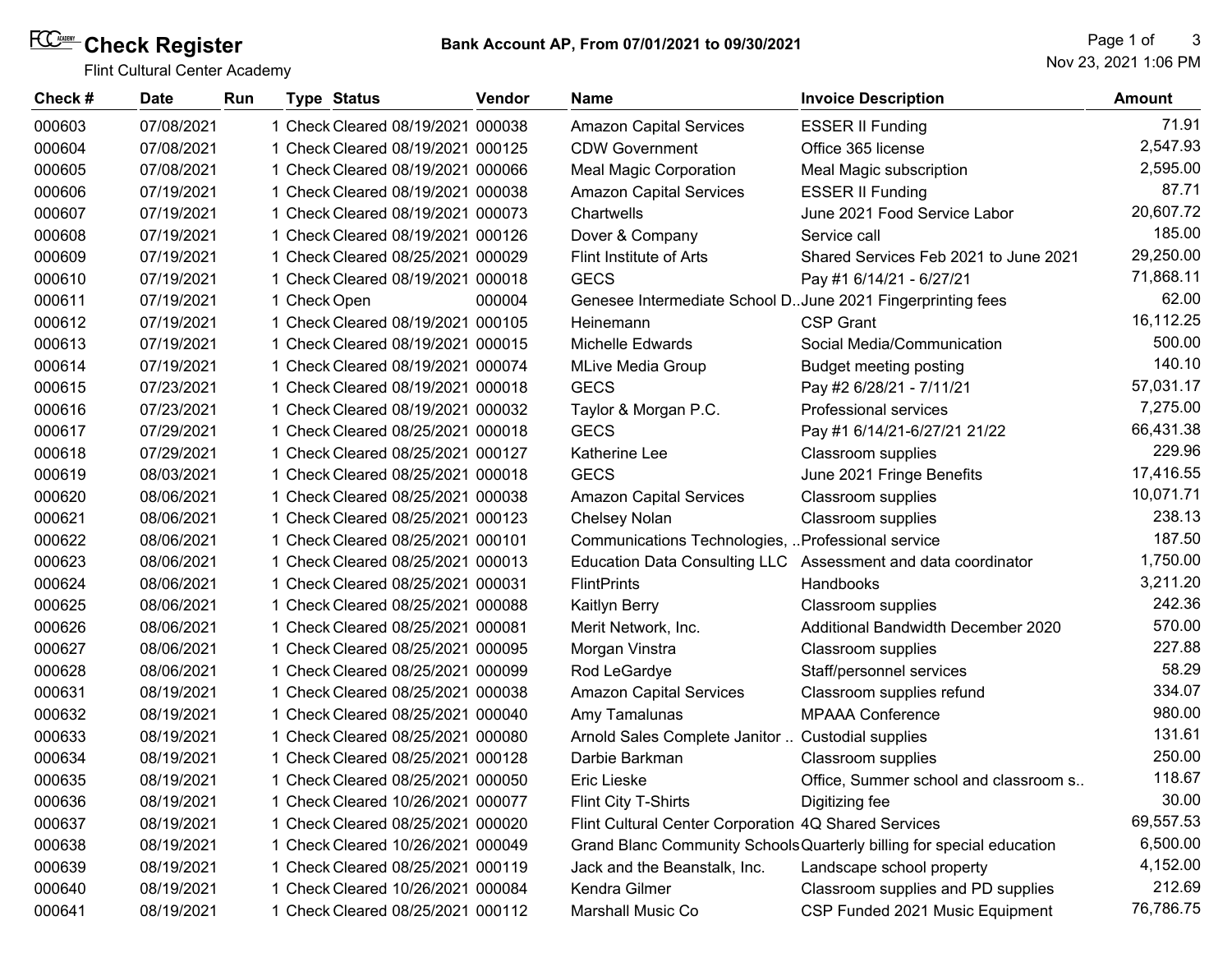# **Check Register**

Flint Cultural Center Academy

Nov 23, 2021 1:06 PM Page 2 of 3

| Check # | <b>Date</b> | Run | <b>Type Status</b>                  | Vendor | <b>Name</b>                                              | <b>Invoice Description</b>                                        | Amount    |
|---------|-------------|-----|-------------------------------------|--------|----------------------------------------------------------|-------------------------------------------------------------------|-----------|
| 000642  | 08/19/2021  |     | 1 Check Cleared 10/26/2021 000015   |        | <b>Michelle Edwards</b>                                  | Social media/communications                                       | 500.00    |
| 000643  | 08/19/2021  |     | 1 Check Cleared 10/26/2021 000057   |        | Sloan*Longway                                            | <b>Shared Service Quarterly Billing</b>                           | 7,653.88  |
| 000644  | 08/19/2021  |     | 1 Check Cleared 08/25/2021 000129   |        | <b>Whitney Rubin</b>                                     | Classroom supplies                                                | 250.00    |
| 000645  | 07/01/2021  |     | EFT Check Cleared 08/25/2021 000071 |        | <b>Consumers Energy</b>                                  | June 2021 Gas Bill                                                | 9,718.24  |
| 000646  | 07/02/2021  |     | EFT Check Cleared 08/25/2021 000079 |        | Treasurer - City of Flint                                | Water/Sewer                                                       | 1,715.81  |
| 000647  | 07/07/2021  |     | EFT Check Cleared 08/25/2021 000016 |        | Applied Capital, LLC                                     | Copier Lease                                                      | 695.35    |
| 000648  | 07/08/2021  |     | EFT Check Cleared 08/25/2021 000042 |        | Citizens Insurance                                       | Insurance                                                         | 1,256.66  |
| 000649  | 07/14/2021  |     | EFT Check Cleared 08/25/2021 000017 |        | Comcast                                                  | Telephone Voice Line                                              | 261.09    |
| 000650  | 07/16/2021  |     | EFT Check Cleared 08/25/2021 000096 |        | Republic Services #237                                   | July 2021 Waste and Recycling                                     | 670.85    |
| 000651  | 07/21/2021  |     | EFT Check Cleared 08/25/2021 000006 |        | NEC Cloud Communications A Telephone                     |                                                                   | 817.27    |
| 000652  | 07/22/2021  |     | EFT Check Cleared 08/25/2021 000048 |        | Michigan Office of Retirement S. UAAL Payment            |                                                                   | 3,104.44  |
| 000653  | 07/28/2021  |     | EFT Check Cleared 08/25/2021 000022 |        |                                                          | Blue Cross Blue Shield of Michi August Health, Dental, and Vision | 1,343.65  |
| 000654  | 07/29/2021  |     | EFT Check Cleared 08/25/2021 000071 |        | <b>Consumers Energy</b>                                  | July 2021 Electric Bill                                           | 11,280.36 |
| 000655  | 08/03/2021  |     | EFT Check Cleared 08/25/2021 000079 |        | Treasurer - City of Flint                                | Water/Sewer                                                       | 2,319.37  |
| 000656  | 08/09/2021  |     | EFT Check Cleared 08/25/2021 000016 |        | Applied Capital, LLC                                     | <b>Copier Lease</b>                                               | 695.35    |
| 000657  | 08/10/2021  |     | EFT Check Cleared 08/25/2021 000042 |        | Citizens Insurance                                       | Insurance                                                         | 2,791.43  |
| 000658  | 08/13/2021  |     | EFT Check Cleared 08/25/2021 000130 |        | Magic-Wrighter, Inc                                      | Annual Regulatory Compliance                                      | 27.95     |
| 000659  | 08/16/2021  |     | EFT Check Cleared 08/25/2021 000017 |        | Comcast                                                  | Telephone Voice Line                                              | 259.32    |
| 000660  | 08/17/2021  |     | EFT Check Cleared 08/25/2021 000096 |        | Republic Services #237                                   | August 2021 Waste and Recycling                                   | 568.73    |
| 000661  | 08/27/2021  |     | 1 Check Cleared 10/26/2021 000038   |        | <b>Amazon Capital Services</b>                           | Office supplies                                                   | 966.32    |
| 000662  | 08/27/2021  |     | 1 Check Cleared 10/26/2021 000131   |        | <b>Beck's Pest Control</b>                               | <b>Monthly Pest Control</b>                                       | 1,235.00  |
| 000663  | 08/27/2021  |     | 1 Check Cleared 10/26/2021 000020   |        | Flint Cultural Center Corporation Applied Imaging Clicks |                                                                   | 3,634.56  |
| 000664  | 09/01/2021  |     | 1 Check Cleared 10/26/2021 000038   |        | <b>Amazon Capital Services</b>                           | Office supplies                                                   | 148.89    |
| 000665  | 09/01/2021  |     | 1 Check Cleared 10/26/2021 000080   |        | Arnold Sales Complete Janitor                            | <b>Custodial supplies</b>                                         | 545.13    |
| 000666  | 09/01/2021  |     | 1 Check Cleared 10/26/2021 000132   |        | Aventric Technologies                                    | AED Replacement pads                                              | 114.00    |
| 000667  | 09/01/2021  |     | 1 Check Cleared 10/26/2021 000104   |        | Goyette Mechanical                                       | Repair and maintenance                                            | 221.00    |
| 000668  | 09/01/2021  |     | 1 Check Cleared 10/26/2021 000133   |        | Susan Sumner-Dingman                                     | Classroom supplies                                                | 40.02     |
| 000669  | 09/01/2021  |     | 1 Check Cleared 10/26/2021 000065   |        | Thrun Law Firm, P.C.                                     | Professional service                                              | 53.00     |
| 000670  | 09/10/2021  |     | 1 Check Cleared 10/26/2021 000038   |        | <b>Amazon Capital Services</b>                           | Classroom supplies                                                | 107.93    |
| 000671  | 09/10/2021  |     | 1 Check Cleared 10/26/2021 000073   |        | Chartwells                                               | <b>August Food Service</b>                                        | 18,605.10 |
| 000672  | 09/10/2021  |     | 1 Check Cleared 10/26/2021 000062   |        | <b>EL Education</b>                                      | <b>Title I Professional Development</b>                           | 17,825.00 |
| 000673  | 09/10/2021  |     | 1 Check Cleared 10/26/2021 000020   |        | Flint Cultural Center Corporation Copier Clicks          |                                                                   | 1,430.54  |
| 000674  | 09/10/2021  |     | 1 Check Cleared 10/26/2021 000104   |        | Goyette Mechanical                                       | Repair and maintenance                                            | 290.00    |
| 000675  | 09/10/2021  |     | 1 Check Cleared 10/26/2021 000112   |        | <b>Marshall Music Co</b>                                 | CSP Funded 2021 Music Equipment                                   | 18,852.00 |
| 000676  | 09/10/2021  |     | 1 Check Cleared 10/26/2021 000134   |        | <b>Raptor Technologies</b>                               | Visitor IT software                                               | 720.00    |
| 000677  | 09/20/2021  |     | 1 Check Cleared 10/26/2021 000038   |        | <b>Amazon Capital Services</b>                           | Office supplies                                                   | 123.95    |
| 000678  | 09/20/2021  |     | 1 Check Cleared 10/26/2021 000080   |        | Arnold Sales Complete Janitor  Custodial supplies        |                                                                   | 400.94    |